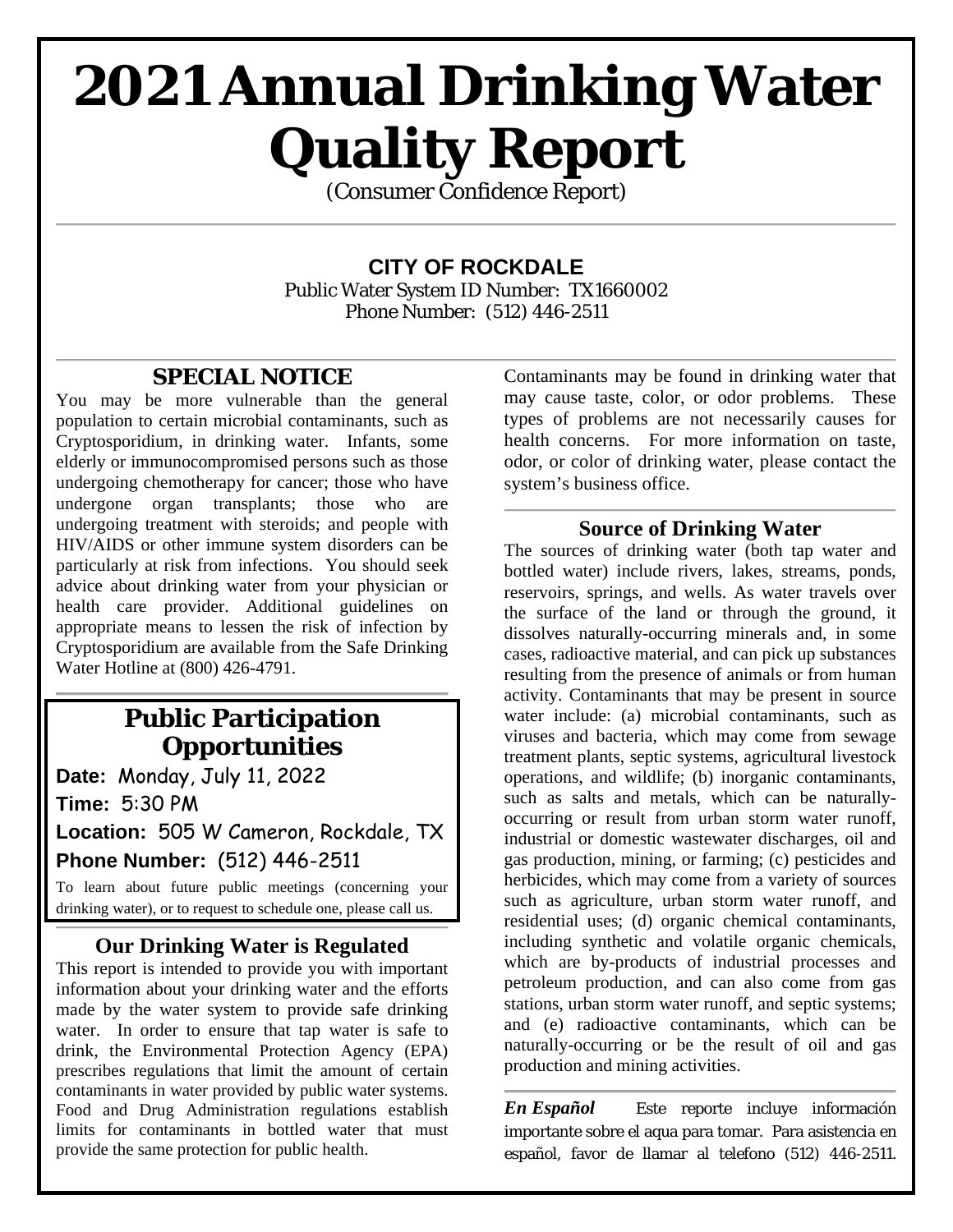#### **Where do we get our drinking water?**

The source of drinking water used by the City of Rockdale is GROUND water. The TCEQ completed an assessment of your source water and results indicate that some of your sources are susceptible to certain contaminants. The sampling requirements for your water system are based on this susceptibility and previous sample data. Any detections of these contaminants may be found in this Consumer Confidence Report. For more information on source water assessments and protection efforts at our system, contact City Hall at (512) 446-2511.

#### *ALL drinking water may contain contaminants.*

Drinking water, including bottled water, may reasonably be expected to contain at least small amounts of some contaminants. The presence of contaminants does not necessarily indicate that water poses a health risk. More information about contaminants and potential health effects can be obtained by calling the EPA's Safe Drinking Water Hotline (1-800-426-4791).

#### **Required Additional Health Information for Lead**

If present, elevated levels of lead can cause serious health problems, especially for pregnant women and young children. Lead in drinking water is primarily from materials and components associated with service lines and home plumbing. This water supply is responsible for providing high quality drinking water but cannot control the variety of materials used in plumbing components. When your water has been sitting for several hours, you can minimize the potential for lead exposure by flushing your tap for 30 seconds to 2 minutes before using water for drinking or cooking. If you are concerned about lead in your water, you may wish to have your water tested. Information on lead in drinking water, testing methods, and steps you can take to minimize exposure is available from the Safe Drinking Water Hotline or at [http://www.epa.gov/safewater/lead.](http://www.epa.gov/safewater/lead)

#### **DEFINITIONS**

**Action Level**: The concentration of a contaminant which, if exceeded, triggers treatment or other requirements which a water system must follow.

- **Avg:** Regulatory compliance with some MCLs are based on running annual average of monthly samples.
- Level 1 Assessment: A Level 1 assessment is a study of the water system to identify potential problems and determine (if possible) why total coliform bacteria have been found in our water system.
- **Level 2 Assessment:** A Level 2 assessment is a very detailed study of the water system to identify potential problems and determine (if possible) why an E. coli MCL violation has occurred and/or why total coliform bacteria have been found in our water system on multiple occasions.
- **Maximum Contaminant Level or MCL:** The highest level of a contaminant that is allowed in drinking water. MCLs are set as close to the MCLGs as feasible using the best available treatment technology.
- **Maximum Contaminant Level Goal or MCLG:**  The level of a contaminant in drinking water below which there is no known or expected health risk. MCLGs allow for a margin of safety.
- **Maximum Residual Disinfectant Level or MRDL:**  The highest level of a disinfectant allowed in drinking water. There is convincing evidence that addition of a disinfectant is necessary for control of microbial contaminants.
- **Maximum Residual Disinfectant Level Goal or MRDLG:** The level of a drinking water disinfectant below which there is no known or expected risk to health. MRDLGs do not reflect the benefits of the use of disinfectants to control microbial contaminants.

**MFL:** million fibers per liter (a measure of asbestos)

- **mrem:** millirems per year (a measure of radiation absorbed by the body)
- **na:** not applicable.
- **NTU:** Nephelometric Turbidity Units (a measure of turbidity)
- **pCi/L:** picocuries per liter (a measure of radioactivity)
- **ppb:** micrograms per liter or parts per billion or one ounce in 7,350,000 gallons of water.
- **ppm:** milligrams per liter or parts per million or one ounce in 7,350 gallons of water.
- **ppq:** parts per quadrillion, or picograms per liter  $(pg/L)$
- **ppt:** parts per trillion, or nanograms per liter (ng/L)
- **Treatment Technique or TT:** A required process intended to reduce the level of a contaminant in drinking water.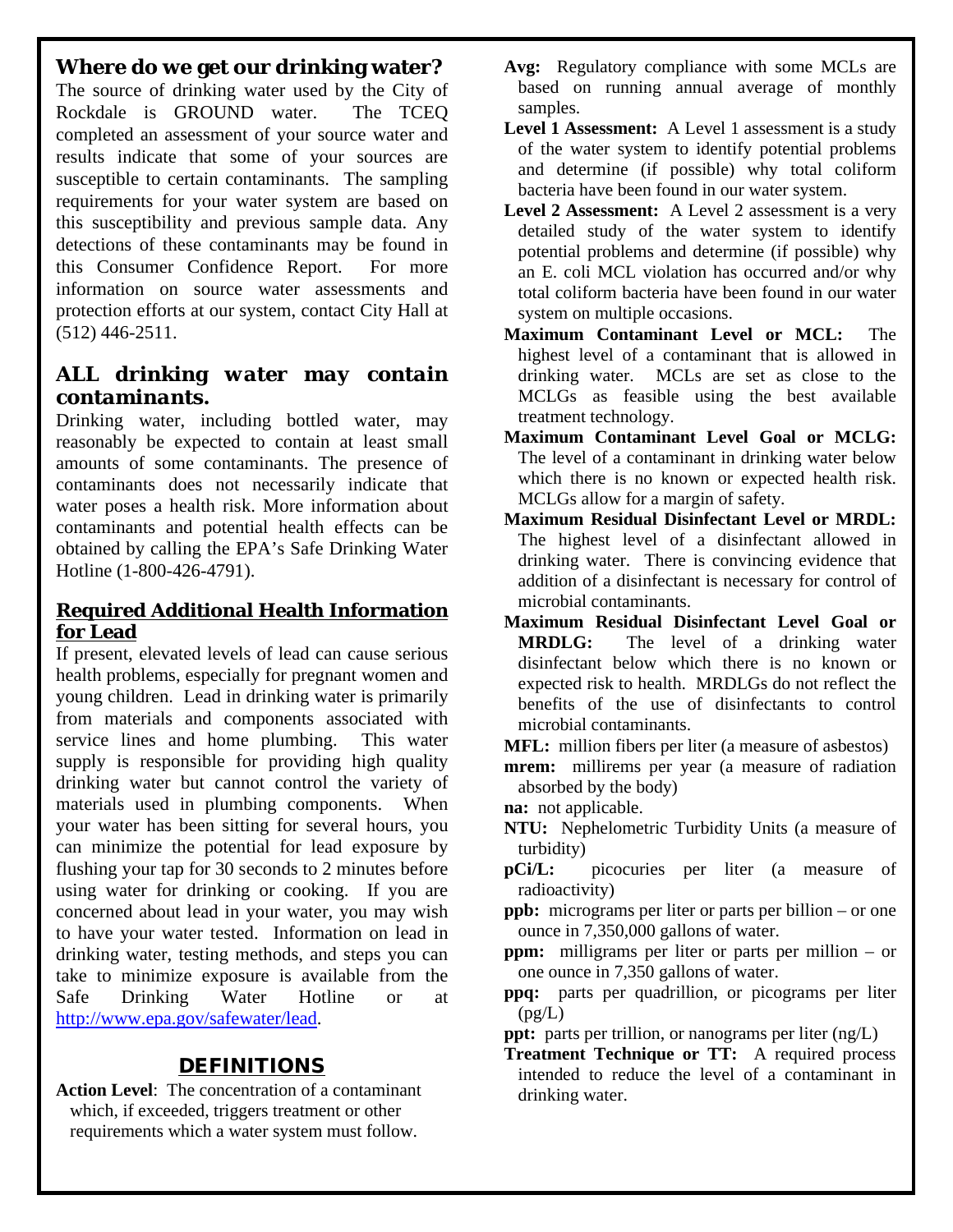### **Coliform Bacteria**

| <b>Maximum</b><br>Contaminant<br>Level Goal | <b>Total Coliform</b><br><b>Maximum</b><br>Contaminant<br>Level | <b>Highest</b><br>No. of<br><b>Positive</b> | <b>Fecal Coliform or E.</b><br>Coli Maximum<br><b>Contaminant Level</b> | <b>Total No. of Positive</b><br>E. Coli or Fecal<br><b>Coliform Samples</b> | <b>Violation</b> | <b>Likely Source of Contamination</b>    |
|---------------------------------------------|-----------------------------------------------------------------|---------------------------------------------|-------------------------------------------------------------------------|-----------------------------------------------------------------------------|------------------|------------------------------------------|
| 0                                           | positive monthly<br>sample.                                     |                                             |                                                                         |                                                                             |                  | Naturally present in the<br>environment. |

#### **Lead and Copper**

| Lead and<br>Copper | Date<br><b>Sampled</b> | <b>MCLG</b>  | Action<br>Level (AL) | 90 <sup>th</sup><br>Percentile | # Sites<br>Over AL | <b>Units</b> | <b>Violation</b> | <b>Likely Source of Contamination</b>                                                                         |
|--------------------|------------------------|--------------|----------------------|--------------------------------|--------------------|--------------|------------------|---------------------------------------------------------------------------------------------------------------|
| Copper             | 04/14/2020             | 1.3          | 1.3                  | 0.047                          | $\theta$           | ppm          | N                | Erosion of natural deposits; Leaching from<br>wood preservatives; Corrosion of<br>household plumbing systems. |
| Lead               | 04/14/2020             | $\mathbf{0}$ | 15                   | 3                              | 2                  | ppb          | N                | Corrosion of household plumbing systems;<br>Erosion of natural deposits.                                      |

# **2021 Water Quality Test Results**

| <b>Disinfection</b><br><b>By-Products</b> | Collection<br>Date | <b>Highest</b><br>Level<br><b>Detected</b> | Range of<br><b>Individual</b><br><b>Samples</b> | <b>MCLG</b>              | MCL | <b>Units</b> | <b>Violation</b> | <b>Likely Source of</b><br>Contamination      |
|-------------------------------------------|--------------------|--------------------------------------------|-------------------------------------------------|--------------------------|-----|--------------|------------------|-----------------------------------------------|
| Haloacetic Acids<br>$(HAA5)$ *            | 2021               |                                            | $1.1 - 1.1$                                     | No goal for<br>the total | 60  | ppb          | N                | By-product of drinking water<br>disinfection. |
| Total<br>Trihalomethanes<br>$(TTHM)$ **   | 2021               |                                            | $7.4 - 7.4$                                     | No goal for<br>the total | 80  | ppb          | N                | By-product of drinking water<br>disinfection. |

\* The value in the Highest Level or Average Detected column is the highest average of all HAA5 sample results collected at a location over a year. \*\*The value in the Highest Level or Average Detected column is the highest average of all TTHM sample results collected at a location over a year.

| Inorganic<br><b>Contaminants</b>   | <b>Collection</b><br>Date | Highest<br>Level<br><b>Detected</b> | Range of<br>Individual<br><b>Samples</b> | <b>MCLG</b>    | <b>MCL</b>     | <b>Units</b> | <b>Violation</b> | <b>Likely Source of</b><br><b>Contamination</b>                                                                                       |
|------------------------------------|---------------------------|-------------------------------------|------------------------------------------|----------------|----------------|--------------|------------------|---------------------------------------------------------------------------------------------------------------------------------------|
| Barium                             | 04/23/2020                | 0.143                               | $0.0899 -$<br>0.143                      | 2              | $\overline{2}$ | ppm          | N                | Discharge of drilling wastes;<br>Discharge from metal<br>refineries; Erosion of natural<br>deposits.                                  |
| Fluouride                          | 04/23/2020                | 0.1                                 | $0 - 0.1$                                | $\overline{4}$ | 4.0            | ppm          | N                | Erosion of natual deposits;<br>Water additive which<br>promotes strong teeth;<br>Discharge from fertilizer and<br>aluminum factories. |
| Nitrate [measured]<br>as Nitrogen] | 2021                      |                                     | $0 - 0.71$                               | 10             | 10             | ppm          | N                | Runoff from fertilizer use;<br>Leaching from septic tanks,<br>sewage; Erosion of natural<br>deposits.                                 |

| Radioactive<br><b>Contaminants</b> | <b>Collection</b><br><b>Date</b> | <b>Highest</b><br>Level<br><b>Detected</b> | Range of<br>Individual<br><b>Samples</b> | <b>MCLG</b>    | <b>MCL</b> | <b>Units</b> | <b>Violation</b> | <b>Likely Source of</b><br>Contamination    |
|------------------------------------|----------------------------------|--------------------------------------------|------------------------------------------|----------------|------------|--------------|------------------|---------------------------------------------|
| Beta/photon<br>emitters            | 05/13/2019                       | 7.2                                        | $6.7 - 7.2$                              | $\overline{0}$ | 50         | $pCi/L^*$    | N                | Decay of natural and man-<br>made deposits. |
| Combined<br>Radium<br>226/228      | 05/13/2019                       | 3.14                                       | $3.01 - 3.14$                            | 0              |            | pCi/L        | N                | Erosion of natural deposits.                |

\* EPA considers 50 pCi/L to be the level of concern for beta particles.